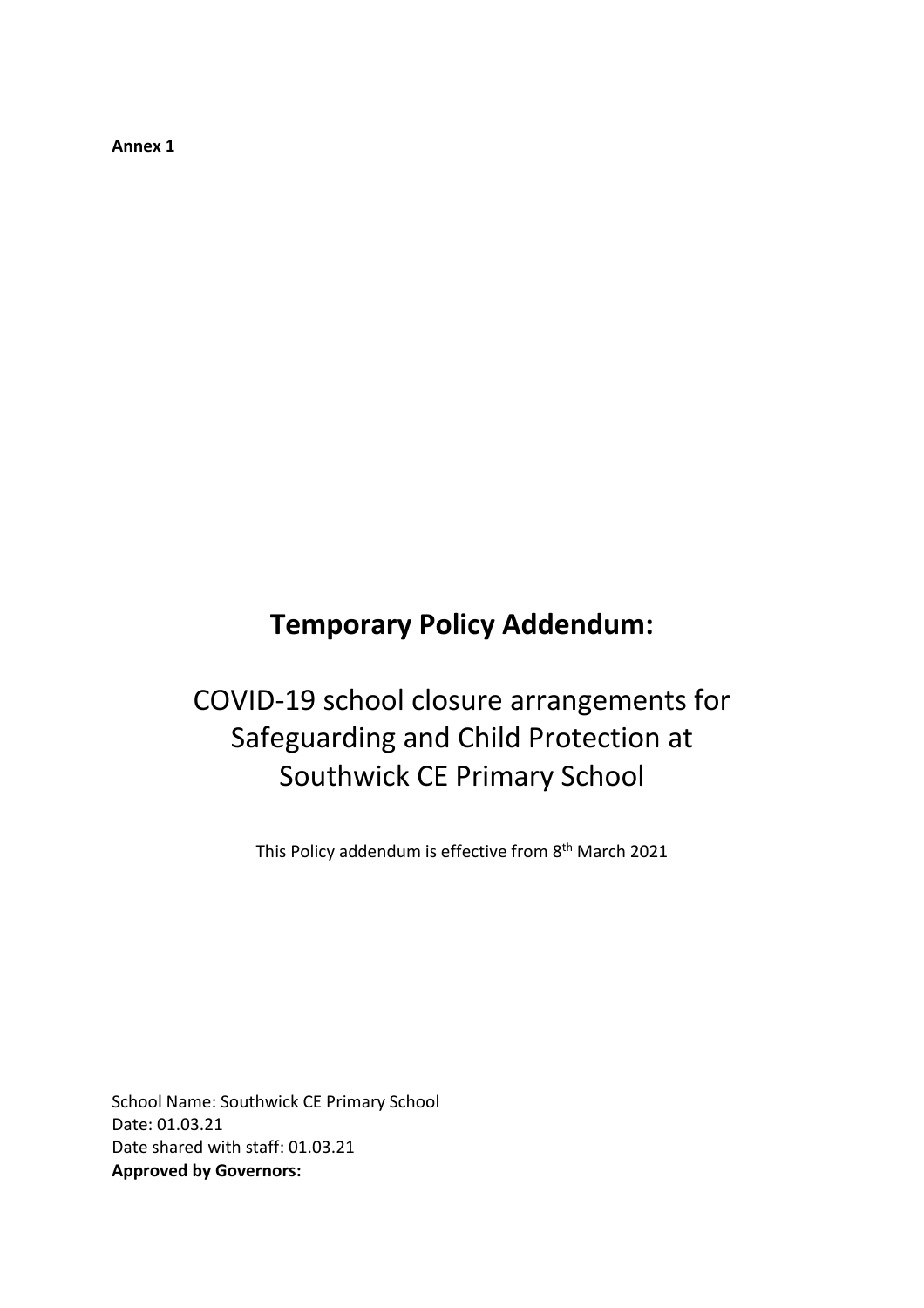# <span id="page-1-0"></span>**Context**

 $\overline{1}$ 

On Monday 22<sup>nd</sup> February 2021, The Prime Minister announced the government's roadmap to cautiously ease lockdown restrictions in England. This included a direction that from 8 March 2021, all pupils should attend school.

Southwick School will continue to have regard to the statutory safeguarding guidance keeping children safe in education (as amended, Jan 2021).<sup>1</sup>

We will ensure that where we care for children on site, we have appropriate support in place for them.

We will take advice and work with the local safeguarding partners.

We will refer to the Government guidance for education and childcare settings on how to implement social distancing and continue to follow the advice from Public Health England on handwashing and other measures to limit the risk of spread of coronavirus.

This addendum of the Southwick School Safeguarding and Child Protection policy contains details of our individual safeguarding arrangements in the following areas:

| Supporting children not in school as they are following clinical or public health advice |  |
|------------------------------------------------------------------------------------------|--|
|                                                                                          |  |
|                                                                                          |  |

[https://assets.publishing.service.gov.uk/government/uploads/system/uploads/attachment\\_data/file/954314/](https://assets.publishing.service.gov.uk/government/uploads/system/uploads/attachment_data/file/954314/Keeping_children_safe_in_education_2020_-_Update_-_January_2021.pdf) Keeping children safe in education 2020 - Update - January 2021.pdf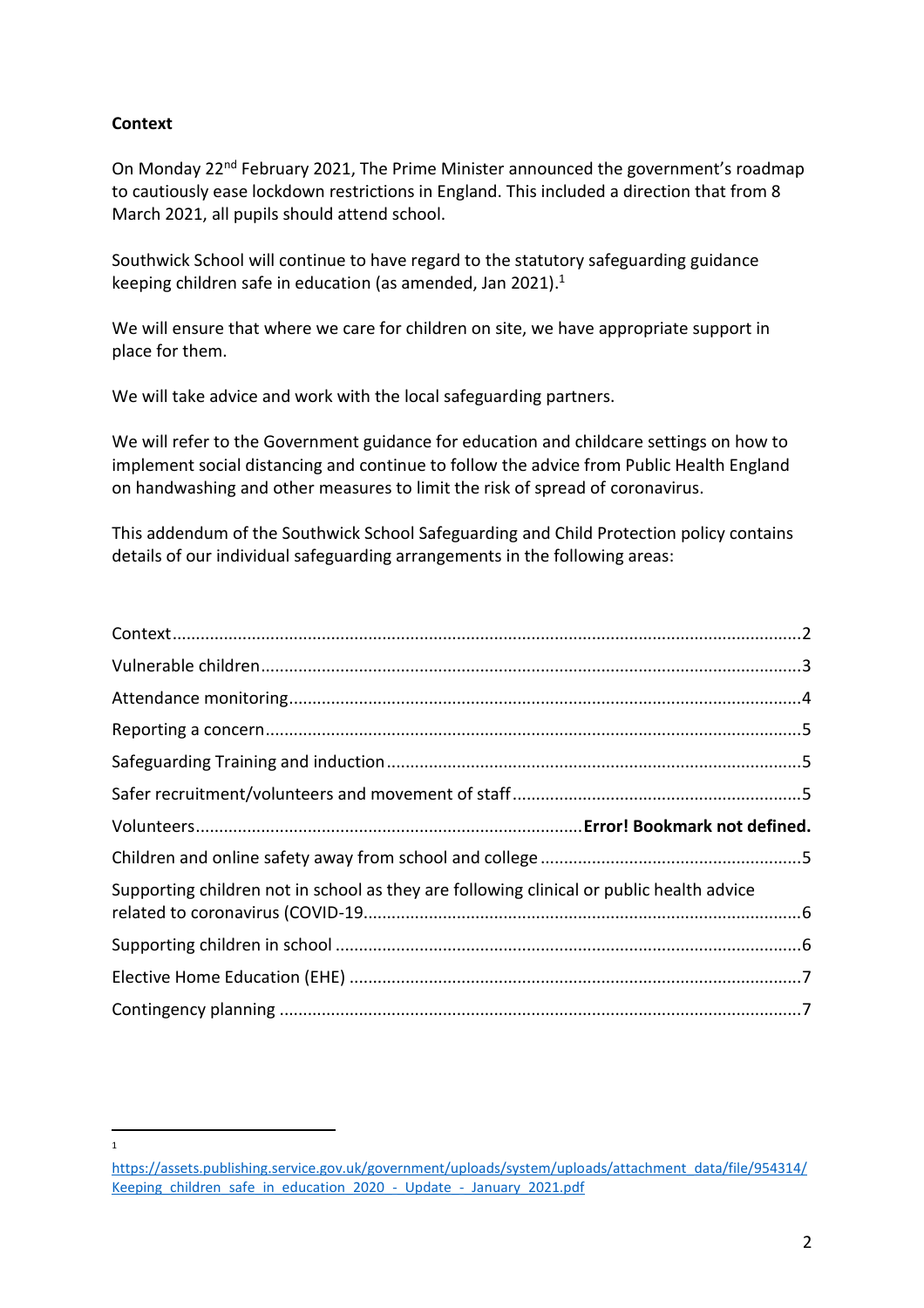# **Key contacts**

Remain as per the School Safeguarding Policy.

# <span id="page-2-0"></span>**Vulnerable children**

Vulnerable children and young people include those who:

- are assessed as being in need under section 17 of the Children Act 1989<sup>2</sup>, including children and young people who have a child in need plan, a child protection plan or who are a looked-after child;
- have an education, health and care (EHC) plan;
- have been identified as otherwise vulnerable by educational providers or local authorities (including children's social care services), and who could therefore benefit from continued full-time attendance, this might include:
	- o children and young people on the edge of receiving support from children's social care services or in the process of being referred to children's services
	- o adopted children or children on a special guardianship order
	- o those at risk of becoming NEET ('not in employment, education or training')
	- o those living in temporary accommodation
	- o those who are young carers
	- $\circ$  those who may have difficulty engaging with remote education at home (for example due to a lack of devices or quiet space to study)
	- o care leavers
	- $\circ$  others at the provider and local authority's discretion including pupils and students who need to attend to receive support or manage risks to their mental health.

Southwick School will continue to work with and support children's social workers to help protect vulnerable children. This includes working with and supporting children's social workers and the local authority virtual school head (VSH) for looked-after and previously looked-after children. The lead person for this will be: Lesley Shellard

In circumstances where a parent is hesitant about or does not want to bring their child to an education setting, and their child is considered vulnerable, the social worker and Southwick School will explore the reasons for this directly with the parent.

Where parents are concerned about the risk of the child contracting COVID19, Southwick School or the social worker will talk through these anxieties with the parent/carer following the advice set out by Public Health England.

Southwick School will encourage all pupils to attend a school.

 $\overline{a}$ 

<sup>2</sup> <https://www.legislation.gov.uk/ukpga/1989/41/section/17>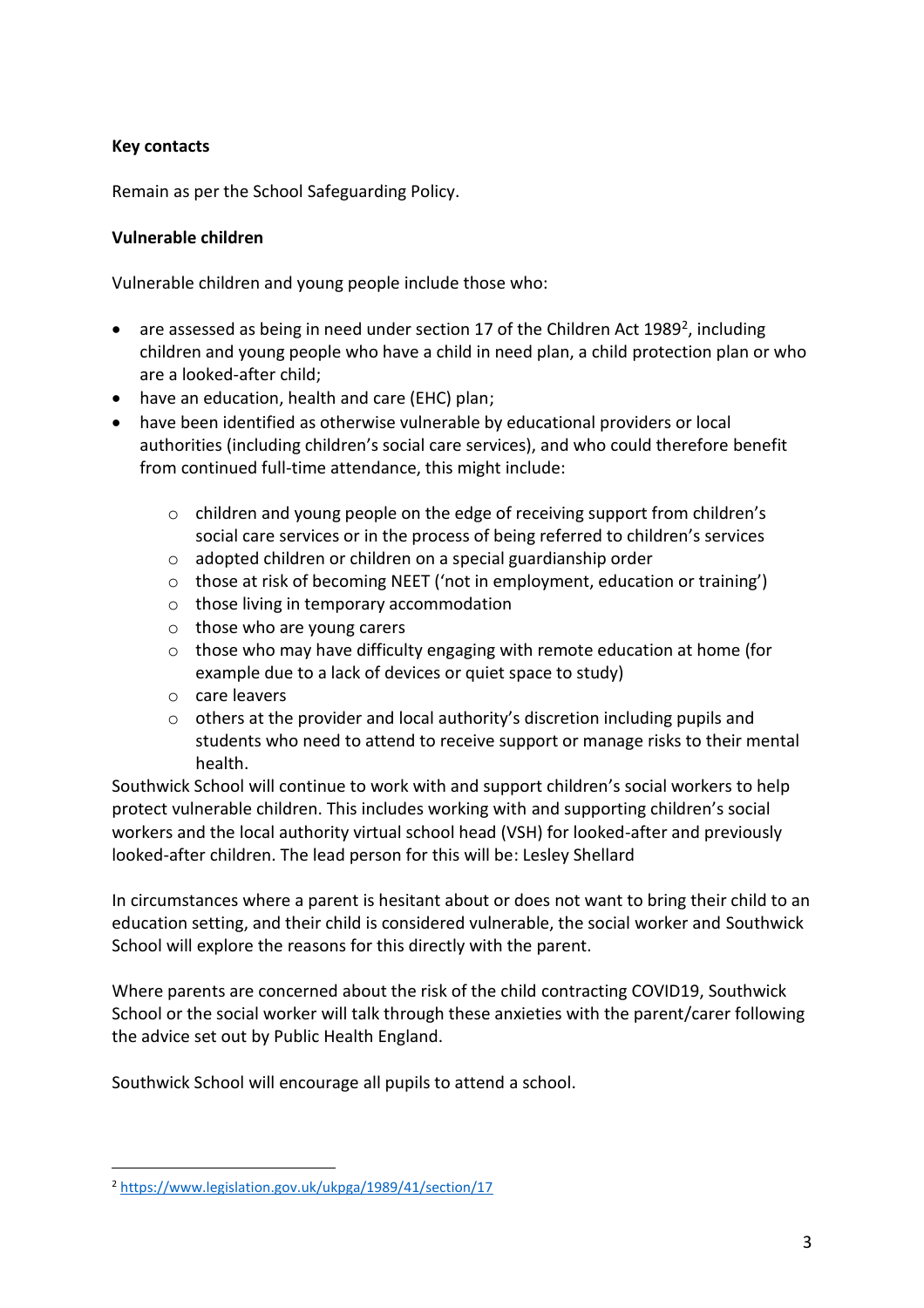# <span id="page-3-0"></span>**Attendance monitoring**

We expect all pupils to attend school.

Parents or carers are expected to contact the school on the first day of the illness and inform us of the reason for absence so that the correct attendance codes can be used in every case of absence. We expect parents or carers to make contact to make us aware of the status of any COVID-19 tests that have become necessary and to update the school on the welfare of the pupil.

From 8th March 2021, we will record attendance in accordance with the Education (Pupil Registration) (England) Regulations 2006 (as amended)<sup>3</sup> for all pupils.

A small number of pupils will still be unable to attend in line with public health advice to self-isolate because they:

- have symptoms or have had a positive test result
- live with someone who has symptoms or has tested positive and are a household contact
- are a close contact of someone who has coronavirus (COVID-19)

The advice for pupils who have been confirmed as clinically extremely vulnerable is to shield and stay at home as much as possible until further notice. They are advised not to attend school while shielding advice applies nationally.

For children self-isolating or quarantining or shielding – we will use code X.

In compliance with the Remote Education, Temporary Continuity Direction<sup>4</sup> will provide remote education to pupils who are unable to attend school because they are complying with government guidance or legislation around coronavirus (COVID-19).

Also, we will offer pastoral support to pupils who are:

- self-isolating
- shielding

 $\overline{a}$ 

vulnerable (and off-school)

The Department for Education expects schools to grant applications for leave in exceptional circumstances. This should be recorded as code C (leave of absence authorised by the school) unless another authorised absence code is more applicable.

Where pupils are not able to attend school, as they are following clinical or public health advice related to coronavirus (COVID-19), the absence will not be penalised.

<sup>3</sup> <https://www.legislation.gov.uk/uksi/2006/1751/contents/made>

<sup>4</sup>[https://assets.publishing.service.gov.uk/government/uploads/system/uploads/attachment\\_data/file/923539](https://assets.publishing.service.gov.uk/government/uploads/system/uploads/attachment_data/file/923539/Remote_Education_Temporary_Continuity_Direction_-__Explanatory_Note.pdf) /Remote Education Temporary Continuity Direction - Explanatory Note.pdf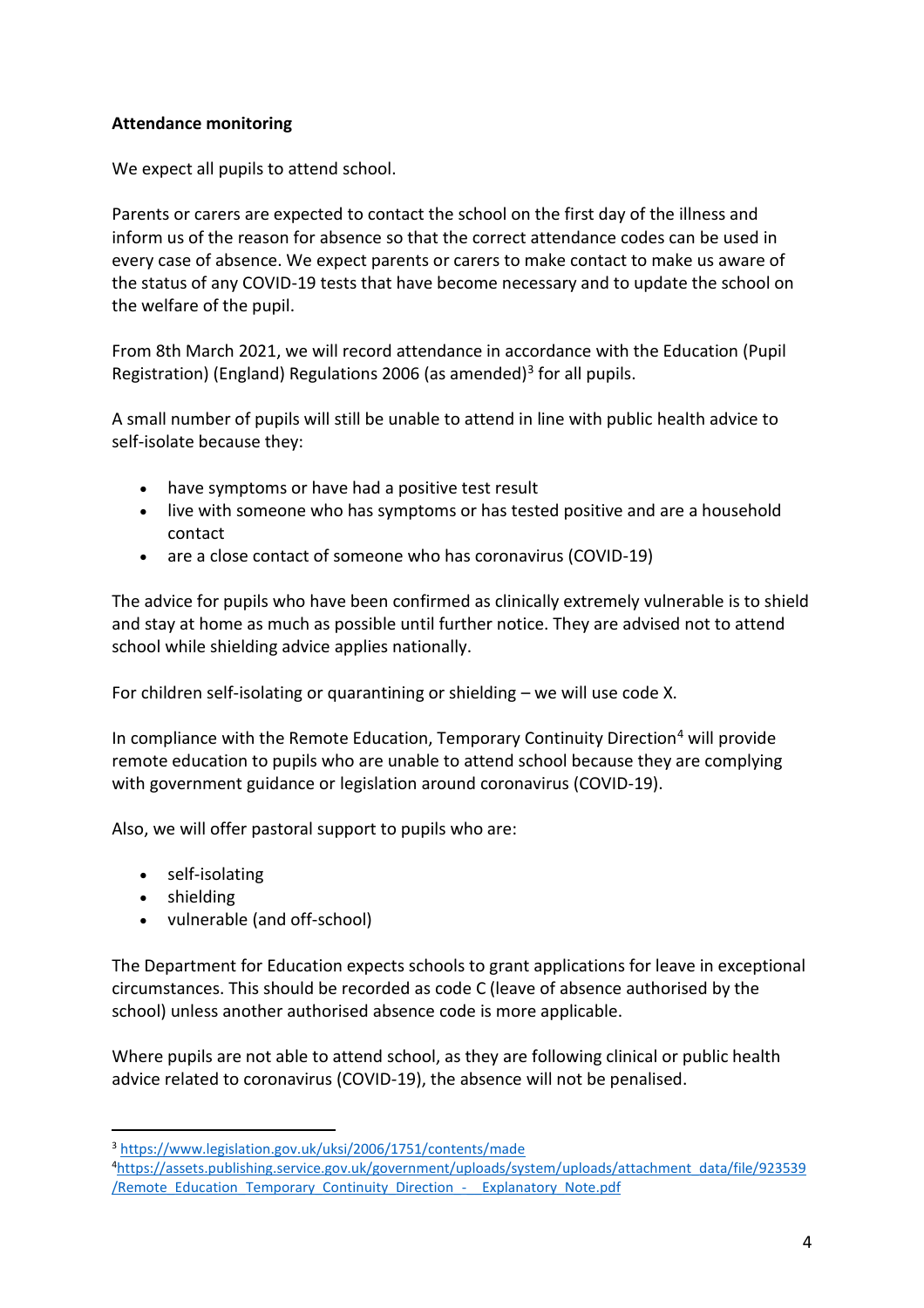# <span id="page-4-0"></span>**Reporting a concern**

Where staff have a concern about a child, they should continue to follow the process outlined in the school Safeguarding Policy, this includes making a report via CPOMS, which can be done remotely.

Staff are reminded of the need to report any concern immediately and without delay.

Where staff are concerned about an adult working with children in the school, they should use a yellow form to report the concern to the headteacher.

#### <span id="page-4-1"></span>**Safeguarding Training and induction**

All existing school staff have had safeguarding training and have read part 1 of Keeping Children Safe in Education (2020). The DSL will communicate with staff any new local arrangements, so they know what to do if they are worried about a child.

Where new staff are recruited, or new volunteers enter Southwick School they will continue to be provided with a safeguarding induction.

Upon arrival, they will be given a copy of the school's child protection policy, confirmation of local processes and confirmation of DSL arrangements.

### <span id="page-4-2"></span>**Safer recruitment/volunteers and movement of staff**

When/if recruiting new staff, Southwick School will continue to follow the relevant safer recruitment processes for their setting, including, as appropriate, relevant sections in part 3 of Keeping Children Safe in Education (2020) (as amended, Jan 2021).

Under no circumstances will a volunteer in respect of whom no checks have been obtained be left unsupervised or allowed to work in regulated activity.<sup>5</sup>

# <span id="page-4-3"></span>**Children and online safety away from school and college**

 $\overline{a}$ 

It is important that all staff who interact with children, including online, continue to look out for signs a child may be at risk. Any such concerns should be dealt with as per the Child Protection Policy and where appropriate referrals should still be made to children's social care and as required, the police.

<sup>5</sup> Paragraph 183. Keeping Children Safe in Education (2020) (as amended, Jan 2021) [https://assets.publishing.service.gov.uk/government/uploads/system/uploads/attachment\\_data/file/9](https://assets.publishing.service.gov.uk/government/uploads/system/uploads/attachment_data/file/954314/Keeping_children_safe_in_education_2020_-_Update_-_January_2021.pdf) [54314/Keeping\\_children\\_safe\\_in\\_education\\_2020\\_-\\_Update\\_-\\_January\\_2021.pdf](https://assets.publishing.service.gov.uk/government/uploads/system/uploads/attachment_data/file/954314/Keeping_children_safe_in_education_2020_-_Update_-_January_2021.pdf)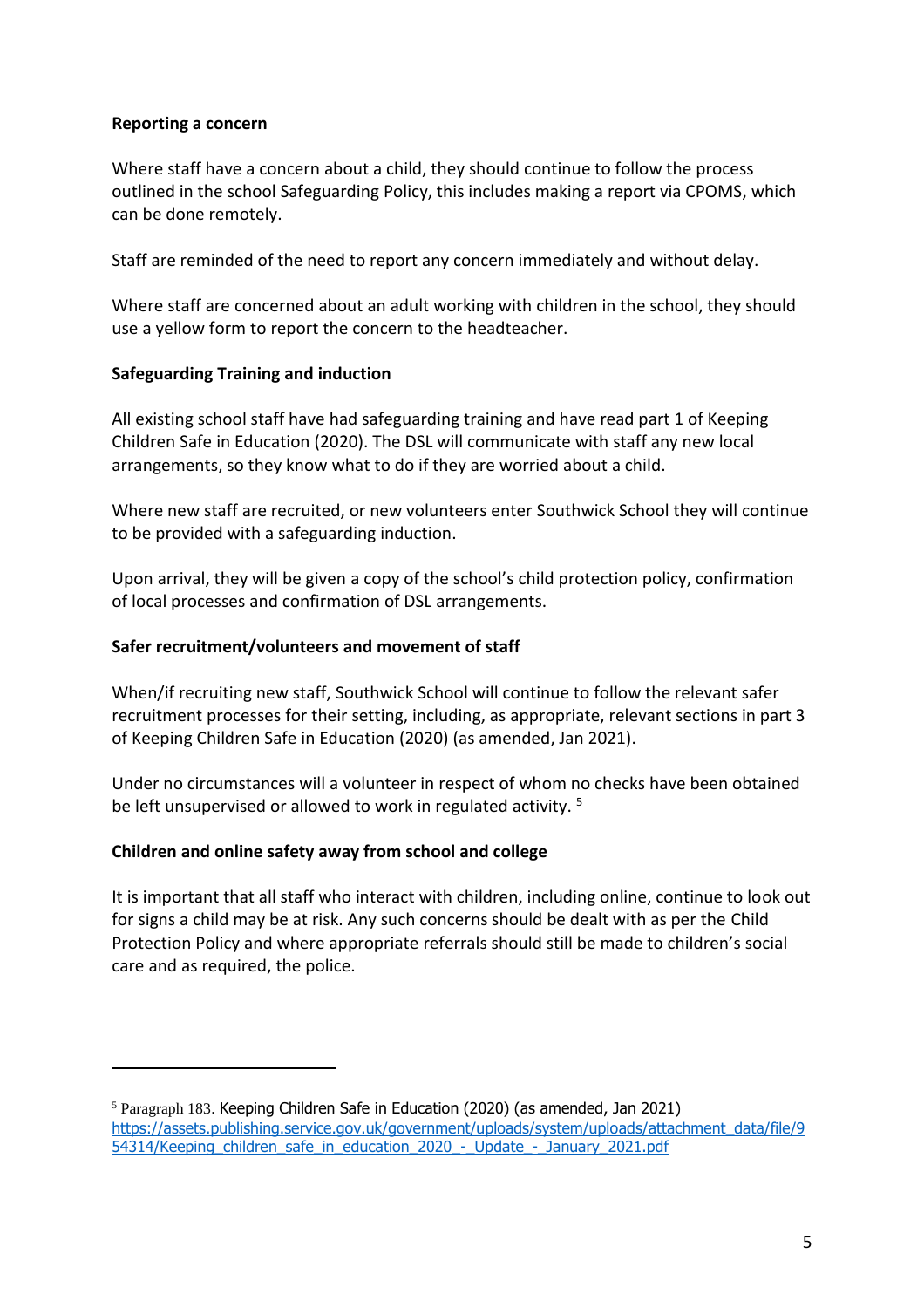In the event of remote learning being deployed as a result of bubble closure/self-isolation, Southwick School will ensure any use of online learning tools and systems is in line with privacy and data protection/GDPR requirements.

# <span id="page-5-0"></span>**Supporting children not in school as they are following clinical or public health advice related to coronavirus (COVID-19**

Southwick School is committed to ensuring the safety and wellbeing of all its Children and Young people.

Where the DSL has identified a child to be on the edge of social care support, or who would normally receive pastoral-type support in school, they should ensure that a robust communication plan is in place for that child or young person.

Details of this plan and contact made must be recorded by the DSL.

The communication plans can include remote contact, phone contact, door-step visits. Other individualised contact methods should be considered and recorded.

Southwick School and its DSL will work closely with all stakeholders to maximise the effectiveness of any communication plan.

This plan must be reviewed regularly and where concerns arise, the DSL will consider any referrals as appropriate.

Southwick School recognises that school is a protective factor for children and young people, and the current circumstances, can affect the mental health of pupils and their parents/carers.

Teachers at Southwick School need to be aware of this in setting expectations of pupils' work where they are at home.

# <span id="page-5-1"></span>**Supporting children in school**

 $\overline{a}$ 

Southwick School is committed to ensuring the safety and wellbeing of all its students.

Southwick School will continue to be a safe space for all children to attend and flourish.

Southwick School will refer to the Government guidance for education and childcare settings on how to implement social distancing<sup>6</sup> and continue to follow the advice from Public Health England on handwashing and other measures to limit the risk of spread of COVID-19.

<sup>6</sup>[https://assets.publishing.service.gov.uk/government/uploads/system/uploads/attachment\\_data/file/963541](https://assets.publishing.service.gov.uk/government/uploads/system/uploads/attachment_data/file/963541/Schools_coronavirus_operational_guidance.pdf) [/Schools\\_coronavirus\\_operational\\_guidance.pdf](https://assets.publishing.service.gov.uk/government/uploads/system/uploads/attachment_data/file/963541/Schools_coronavirus_operational_guidance.pdf)